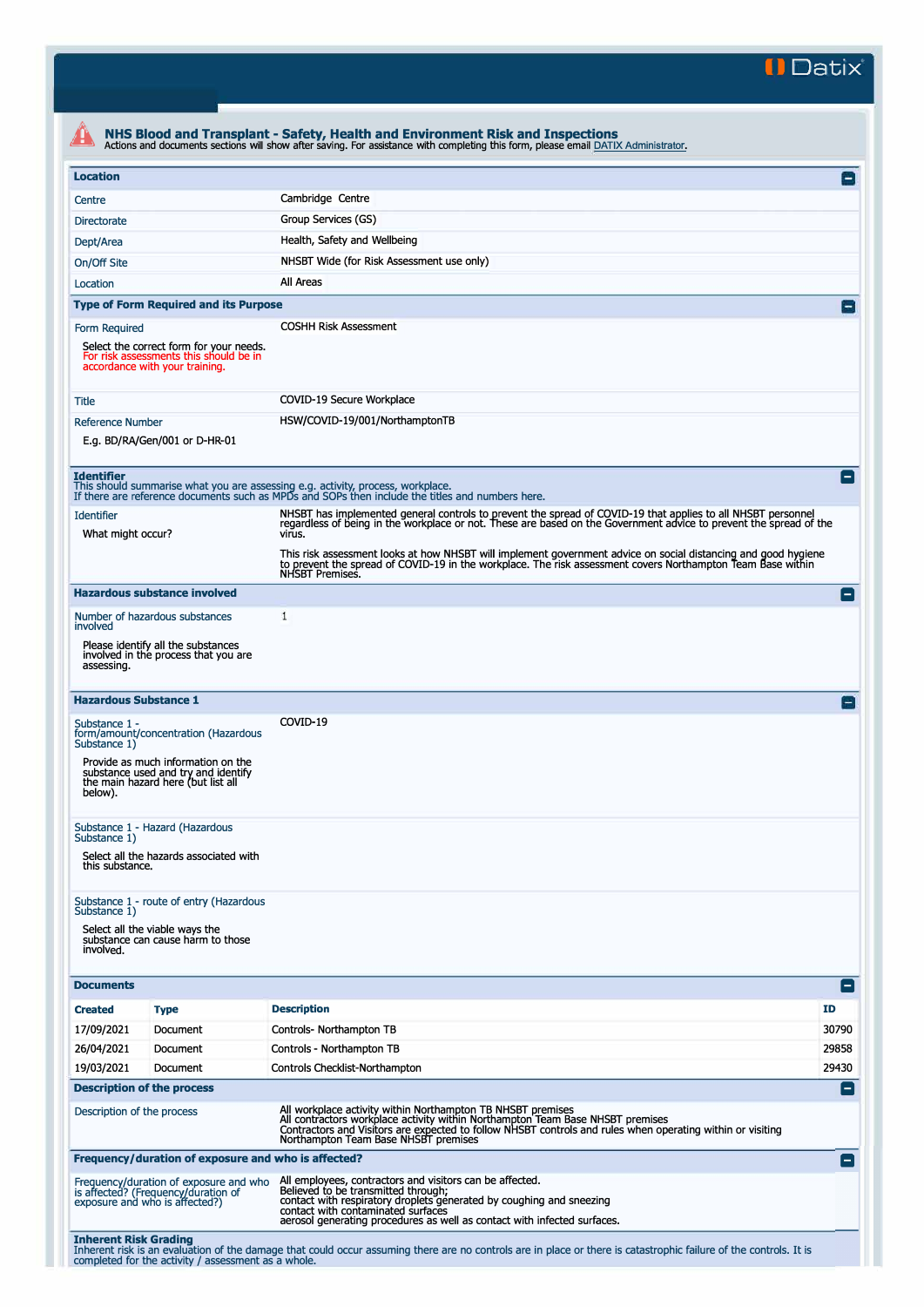| <b>Inherent Risk</b>                                                                                                                                                                                                                                                                                                                                                                   |                                                                                                                                                                                                                               | Impact               |              |                              |            |              |
|----------------------------------------------------------------------------------------------------------------------------------------------------------------------------------------------------------------------------------------------------------------------------------------------------------------------------------------------------------------------------------------|-------------------------------------------------------------------------------------------------------------------------------------------------------------------------------------------------------------------------------|----------------------|--------------|------------------------------|------------|--------------|
| Red-Extreme<br>Orange-High                                                                                                                                                                                                                                                                                                                                                             | <b>Likelihood</b>                                                                                                                                                                                                             | <b>Negligible</b>    | <b>Minor</b> | Moderate                     | Major      | Catastrophic |
| Yellow-Moderate<br>Green-Low                                                                                                                                                                                                                                                                                                                                                           | <b>Almost Certain</b>                                                                                                                                                                                                         | $\bigcirc$           | $\bullet$    | $\bullet$                    | $\bullet$  | $\bullet$    |
|                                                                                                                                                                                                                                                                                                                                                                                        | Likely                                                                                                                                                                                                                        | $\bigcirc$           | $\bullet$    | $\bullet$                    | $\bullet$  | $\bullet$    |
|                                                                                                                                                                                                                                                                                                                                                                                        | <b>Possible</b>                                                                                                                                                                                                               | $\bullet$            | $\bigcirc$   | $\bullet$                    | $\bullet$  | $\bullet$    |
|                                                                                                                                                                                                                                                                                                                                                                                        | <b>Unlikely</b>                                                                                                                                                                                                               | $\bullet$            | $\bigcirc$   | $\bigcap$                    | $\bullet$  | $\bullet$    |
|                                                                                                                                                                                                                                                                                                                                                                                        | Rare                                                                                                                                                                                                                          | $\bullet$            | $\bullet$    | $\bullet$                    | $\bigcirc$ | $\bigcirc$   |
|                                                                                                                                                                                                                                                                                                                                                                                        |                                                                                                                                                                                                                               | Rating (initial): 16 |              | <b>Risk level (initial):</b> |            |              |
|                                                                                                                                                                                                                                                                                                                                                                                        |                                                                                                                                                                                                                               | Extreme              |              |                              |            |              |
| <b>Controls in place</b><br>Best practice is to directly link the controls to the hazards they are reducing and to list them in order of preference according to the hierarchy of control i.e.<br>eliminate, substitute, engineering controls, information, instruction (such as SOPs and SSW), training, supervision, health surveillance and Personal Protective<br>Equipment (PPE). |                                                                                                                                                                                                                               |                      |              |                              |            |              |
| Controls in place                                                                                                                                                                                                                                                                                                                                                                      | The additional local controls are summarised below:                                                                                                                                                                           |                      |              |                              |            |              |
| E.G. "Gloves available to wear-YES"<br>For COSHH assessments please<br>consider other controls e.g. Health                                                                                                                                                                                                                                                                             | Individuals must;<br>• Not report for work if showing any symptoms of COVID-19 symptoms include high temperature and/or new and continuous cough or a loss<br>of, or change in, your normal sense of taste or smell (anosmia) |                      |              |                              |            |              |

. Avoid contact with someone who is displaying symptoms of coronavirus (COVID-19)

. Avoid use of public transport, when possible.

- Wash hands regularly as per government and NHSBT advice:<br>- Upon entering and prior to leaving a workplace.<br>- Before and after eating or smoking.<br>- After coughing or sneezing.
- 
- 
- Maintain social distancing of 2m from others, whenever possible.<br>- All to adhere to 2 metre social distancing signage
- 
- Implement good respiratory hygiene measures when coughing, sneezing, wiping or blowing nose.
- Take temperature on arrival and use Clinell wipes to clean<br>thermometer thoroughly after use
- . Use disposable tissues and dispose of immediately after use into the nearest waste bin or clinical waste bin
- · Individuals must also wear an appropriate FFP2 face mask
- . When on site, all Visitors / Contractors to sign in and out.
- Controls Northampton Team Base
- Reduce number of staff working in within garage area to maintain social distance guidance maximum capacity of; 3
- Reduce number of staff working in within Stores to maintain social distance guidance maximum capacity of 2
- Reduce number of staff working in small office to maintain social distance guidance maximum capacity of 2
- Reduce number of staff within kitchen to maintain social<br>distance guidance maximum capacity of 1
- . Where possible, ensure fresh air ventilation at all times by opening windows or, doors
- Ensure all shared touchpoints, inclusive of door handles, printer control panel, keyboards are cleaned on a regular, daily basis.
- Cleaning equipment made available in work areas; i.e. Clinell wipes, hand sanitizers
- Reduced number of meetings, but if held, reduced numbers attending, and strict social distancing must be maintained
- Encourage office-based individuals to work from home, wherever<br>possible
- Workstation layout has been adjusted to accommodate social distancing guidance and avoid face to face working
- Increase ventilation within the shared office areas by opening windows or, leaving door open
- Rearrange areas to allow more space between workstations
- Variety of signs to remind staff about social distancing, wearing a face mask, increase ventilation and good hand washing techniques.
- · Good housekeeping and hygiene to be maintained in the workplace.
- 
- · Daily communications to emphasise social distancing.
- Equipment moved or rearranged to create larger walkways to help with social distancing
- · Lateral flow tests made available to all staff
- All face masks to be disposed of in clinical waste bins

## Managers must;

- . Ensure these measures are implemented and maintained at all times.
- Next review date scheduled; 17.09.2021
- 17.09.2021; Review carried out is dated. No changes are required at this time.
- Next review date scheduled; 18.03.2022
- This risk assessment is suitable and sufficient at this time.